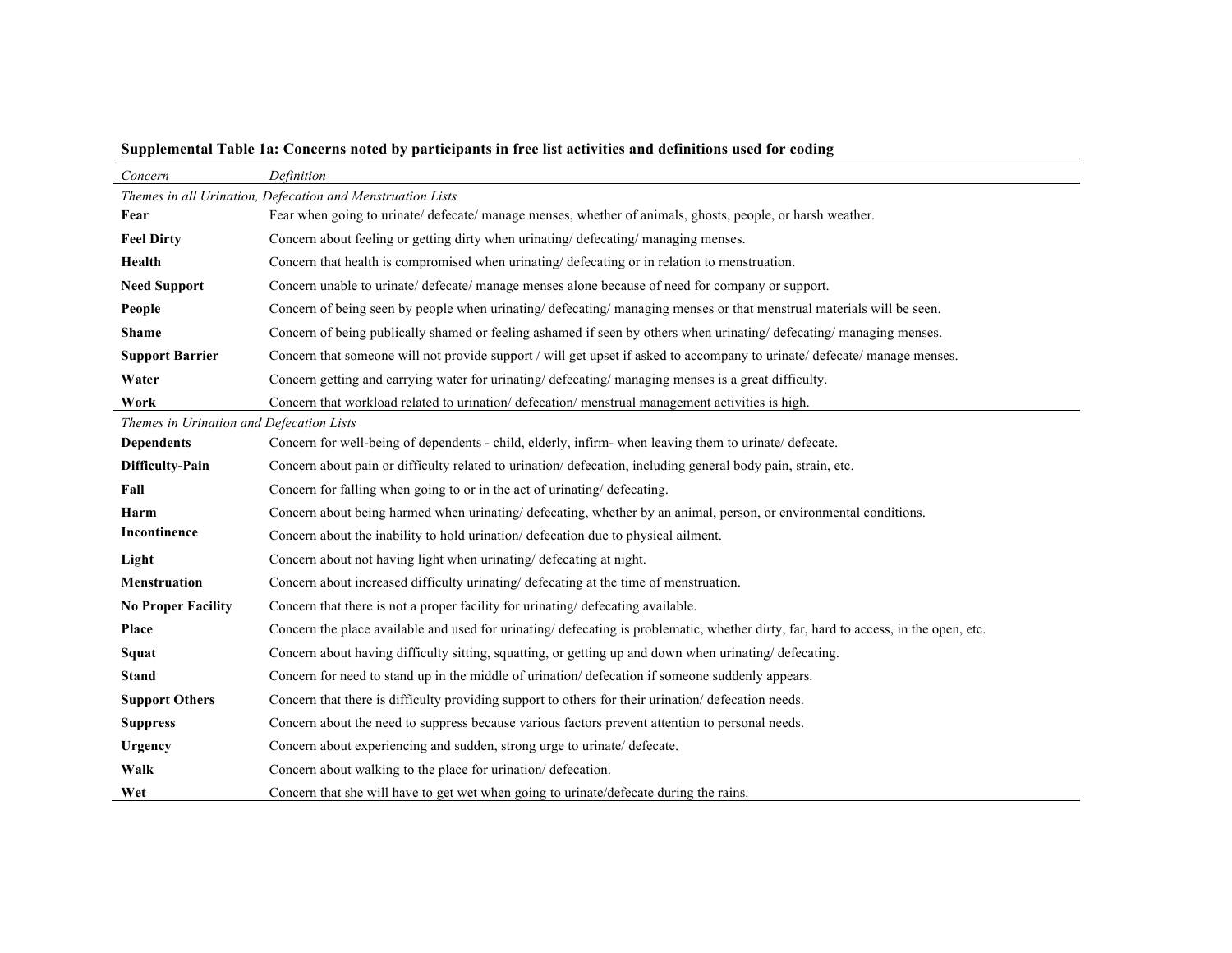## **Supplemental Table 1b: Concerns noted by participants in free list activities and definitions used for coding** *(Continued)*

| Concern                        | Definition                                                                                                                      |  |  |  |  |  |  |  |  |
|--------------------------------|---------------------------------------------------------------------------------------------------------------------------------|--|--|--|--|--|--|--|--|
| Themes in Urination List Only  |                                                                                                                                 |  |  |  |  |  |  |  |  |
| <b>Infection</b>               | Concern for infection if unintentionally urinating over the urine of others.                                                    |  |  |  |  |  |  |  |  |
| <b>Limit Water</b>             | Concern about the need to limit water in order to reduce need for urination.                                                    |  |  |  |  |  |  |  |  |
| <b>Urine Contact</b>           | Concern about accidentally touching urine and therefore becoming untouchable or making others untouchable.                      |  |  |  |  |  |  |  |  |
| <b>Urine On Self</b>           | Concern about getting urine on the body because of inability to suppress.                                                       |  |  |  |  |  |  |  |  |
| Themes in Defecation List Only |                                                                                                                                 |  |  |  |  |  |  |  |  |
| <b>Cleaning Self</b>           | Concern about personal cleaning after defecation.                                                                               |  |  |  |  |  |  |  |  |
| <b>Concern For Others</b>      | Concerns for others' safety or needs when defecating, typically their concern for daughters or daughters-in-law.                |  |  |  |  |  |  |  |  |
| Defecate On Self               | Concern about getting feces on the body because of inability to suppress.                                                       |  |  |  |  |  |  |  |  |
| <b>Defecation Time</b>         | Concerns about the amount of time defecation takes to complete because location is far, others around, cleaning extensive, etc. |  |  |  |  |  |  |  |  |
| <b>Fixed Time</b>              | Concern about having to defecate at a fixed time of day.                                                                        |  |  |  |  |  |  |  |  |
| <b>Forced Latrine Use</b>      | Concern about being forced to use the latrine against will, either all the time or during certain times of day or year.         |  |  |  |  |  |  |  |  |
| <b>Future Needs</b>            | Concerns about defecating in the future given deteriorating health, inevitable departure of daughters to marriage, etc.         |  |  |  |  |  |  |  |  |
| <b>Latrine Conditions</b>      | Concern that the conditions of the household latrine are poor.                                                                  |  |  |  |  |  |  |  |  |
| <b>Latrine Unusable</b>        | Concern that the latrine available is unsuitable for defecating.                                                                |  |  |  |  |  |  |  |  |
| <b>Limit Food</b>              | Concern about the need to limit food in order to reduce need for defecation.                                                    |  |  |  |  |  |  |  |  |
| <b>No Money</b>                | Concern for lacking money to construct or maintain a latrine.                                                                   |  |  |  |  |  |  |  |  |
| No Gov. Support                | Concern for insufficient support, financial or otherwise, from government to build or maintain a latrine.                       |  |  |  |  |  |  |  |  |
| <b>Obligations</b>             | Concern regarding the need to attend to household obligations or responsibilities to others before tending to defecation needs. |  |  |  |  |  |  |  |  |
| Scold                          | Concern about being scolded due to defecation behavior (i.e. taking time, going to wrong place, improperly caring for others).  |  |  |  |  |  |  |  |  |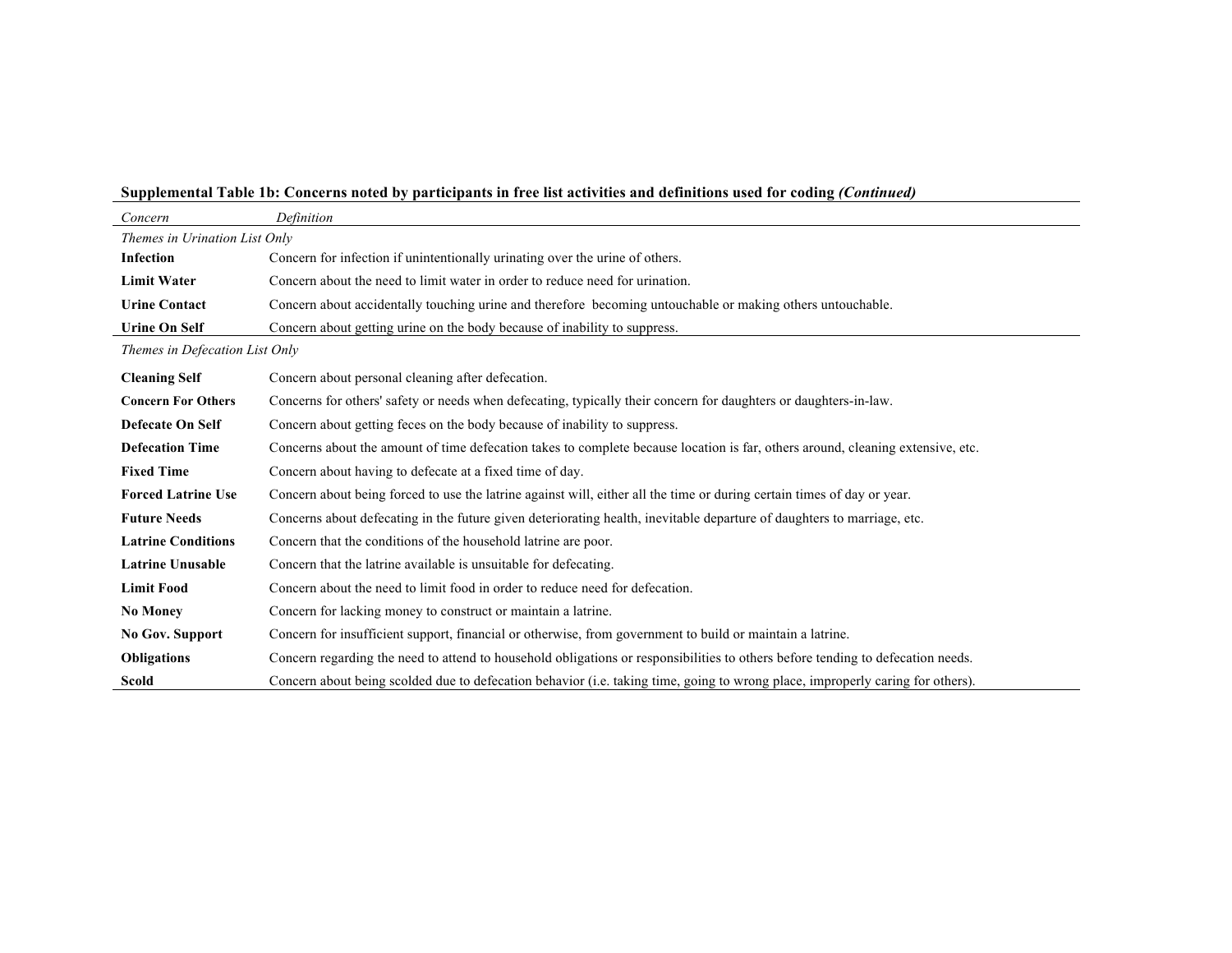**Supplemental Table 1c: Concerns noted by participants in free list activities and definitions used for coding** *(Continued)*

| Concern                          | Definition                                                                                                                       |  |  |  |  |  |  |  |  |
|----------------------------------|----------------------------------------------------------------------------------------------------------------------------------|--|--|--|--|--|--|--|--|
| Themes in Menstruation List Only |                                                                                                                                  |  |  |  |  |  |  |  |  |
| <b>Access to Materials</b>       | Concern about barriers to getting materials wanted /needed.                                                                      |  |  |  |  |  |  |  |  |
| <b>Bathing</b>                   | Concern about bathing at onset of menstruation, regardless of time of day, night, season.                                        |  |  |  |  |  |  |  |  |
| <b>Changing Cloth</b>            | Concern with changing the cloth or pad, whether finding a place, not having privacy, etc.                                        |  |  |  |  |  |  |  |  |
| <b>Disposal</b>                  | Concern about where and how to dispose of menstrual cloths or pads.                                                              |  |  |  |  |  |  |  |  |
| <b>Drying Cloth</b>              | Concerns about where/ how to dry cloth after washing.                                                                            |  |  |  |  |  |  |  |  |
| <b>Falling Cloth</b>             | Concern that cloth will fall from clothing.                                                                                      |  |  |  |  |  |  |  |  |
| Fertility                        | Concern about fertility related to menstrual cycle, whether about ability to have children or plan for them due to irregularity. |  |  |  |  |  |  |  |  |
| <b>Forced Separation</b>         | Concern about the need to 'stay separate' at night until bathing possible due to menstrual onset.                                |  |  |  |  |  |  |  |  |
| <b>General Discomfort</b>        | Concern about generally feeling uncomfortable, bad, weak, or irritated because of menstruation.                                  |  |  |  |  |  |  |  |  |
| <b>Heavy Bleeding</b>            | Concern about heavy menstrual flow.                                                                                              |  |  |  |  |  |  |  |  |
| <b>Household Duties</b>          | Concern about ability to effectively perform household work during menstruation.                                                 |  |  |  |  |  |  |  |  |
| <b>Irregularity</b>              | Concern about not having a regular menstrual cycle.                                                                              |  |  |  |  |  |  |  |  |
| Leaks                            | Concern for menstrual leaks on cloths, bed, etc.                                                                                 |  |  |  |  |  |  |  |  |
| <b>Mobility</b>                  | Concern about inability to move freely during menstruation, because of cloth, pad, restrictions, discomfort, etc.                |  |  |  |  |  |  |  |  |
| Odor                             | Concern that body, cloth or clothes is generating a bad odor.                                                                    |  |  |  |  |  |  |  |  |
| Pain                             | Concern about pain, whether in the head, stomach, legs, back or hands.                                                           |  |  |  |  |  |  |  |  |
| <b>Restrictions</b>              | Concern for restrictions or requirements that are imposed because menstruation.                                                  |  |  |  |  |  |  |  |  |
| <b>Sleep</b>                     | Concern about inability to sleep well during menstruation.                                                                       |  |  |  |  |  |  |  |  |
| <b>Start when Away</b>           | Concern that menstrual cycle will start when away from home.                                                                     |  |  |  |  |  |  |  |  |
| <b>Storing Cloth</b>             | Concern about storing the reusable menstrual cloth between uses.                                                                 |  |  |  |  |  |  |  |  |
| Untouchability                   | Concern about being untouchable, making things untouchable, or others touching things made untouchable by menstruation.          |  |  |  |  |  |  |  |  |
| <b>Urination</b>                 | Concern with urinating during menstruation.                                                                                      |  |  |  |  |  |  |  |  |
| <b>Washing Cloth</b>             | Concern with washing cloths used to absorb menstrual blood.                                                                      |  |  |  |  |  |  |  |  |
| Wounds                           | Concern about getting wounds on legs from their menstrual pads or cloths.                                                        |  |  |  |  |  |  |  |  |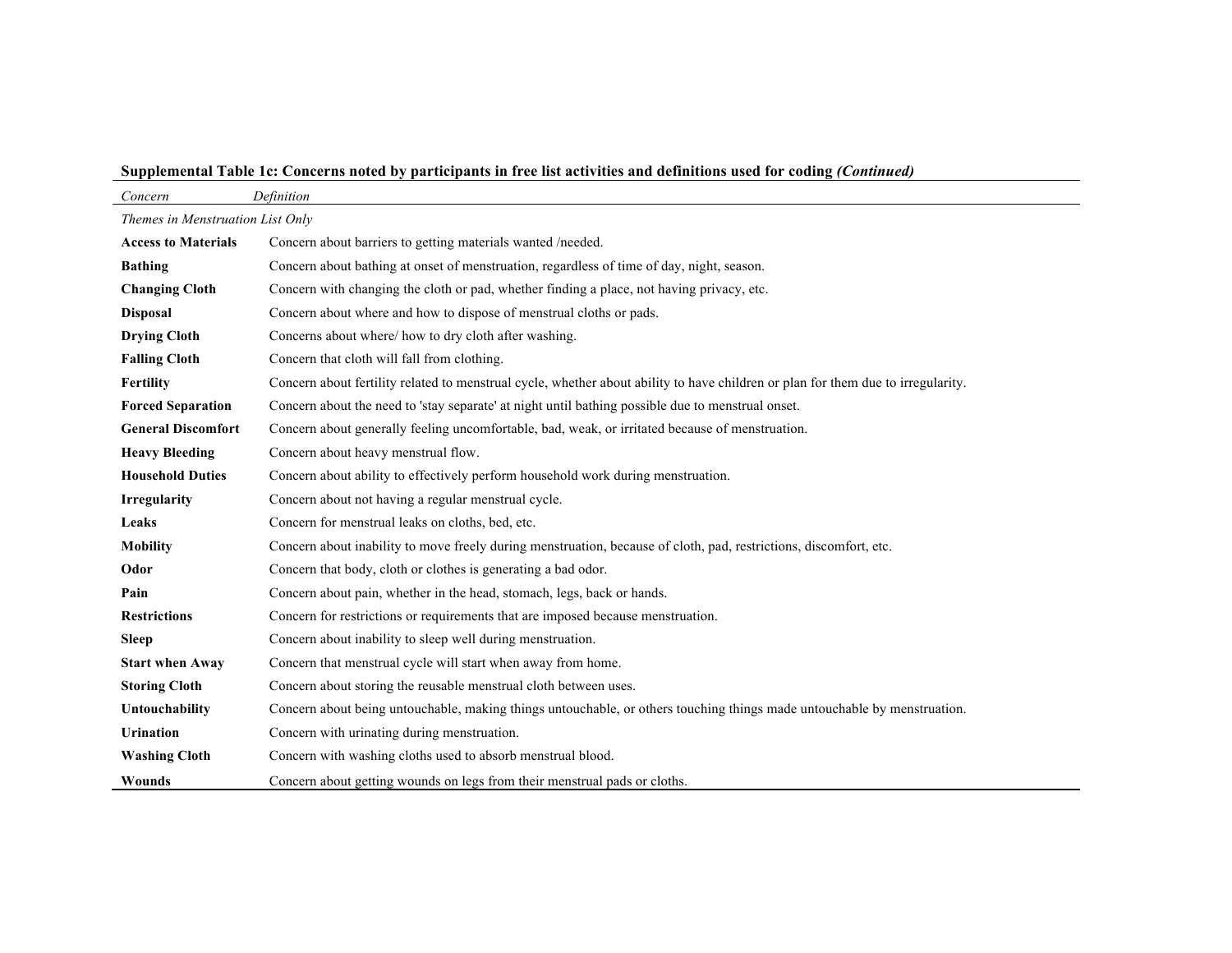| Concern                   | All         |       | 1. Unmarried<br>(UM) |          | 2. Recently<br><b>Married</b><br>(RM) |         | 3. Married<br>(M) |         | 4. Older<br>Woman<br>(OW) |       | <b>Latrine At</b><br>Home |       | <b>No Latrine At</b><br>Home |         |
|---------------------------|-------------|-------|----------------------|----------|---------------------------------------|---------|-------------------|---------|---------------------------|-------|---------------------------|-------|------------------------------|---------|
|                           | $N=63$      |       | $n=15$               |          | $n=11$                                |         | $n=21$            |         | $n=16$                    |       | $n = 34$                  |       | $n=29$                       |         |
| Place                     | 74.6%<br>47 |       | 11                   | 73.3%    | 10                                    | 90.9%   | 14                | 66.7%   | 12                        | 75.0% | 25                        | 73.5% | 22                           | 75.9%   |
| People                    | 42          | 66.7% | 14                   | 93.3%    | 6                                     | 54.5%   | 12                | 57.1%   | 10                        | 62.5% | 22                        | 64.7% | 20                           | 69.0%   |
| Fear                      | 40          | 63.5% | 13                   | 86.7%    | 10                                    | 90.9%   | 10                | 47.6%   | 7                         | 43.8% | 22                        | 64.7% | 17                           | 58.6%   |
| <b>Need Support</b>       | 26          | 41.3% | 10                   | 66.7%    | 5                                     | 45.5%   | $\tau$            | 33.3%   | 4                         | 25.0% | 14                        | 41.2% | 12                           | 41.4%   |
| Wet                       | 21          | 33.3% | 9                    | 60.0%    | $\mathfrak{Z}$                        | 27.3%   | $\overline{4}$    | 19.0%   | 5                         | 31.3% | 9                         | 26.5% | 12                           | 41.4%   |
| Squat                     | 21          | 33.3% | $\mathbf{0}$         | $0.0\%$  | 3                                     | 27.3%   | 6                 | 28.6%   | 12                        | 75.0% | 13                        | 38.2% | 8                            | 27.6%   |
| <b>Urine Infection</b>    | 19          | 30.2% | 6                    | 40.0%    | 4                                     | 36.4%   | 6                 | 28.6%   | 3                         | 18.8% | 10                        | 29.4% | 9                            | 31.0%   |
| <b>Get Dirty</b>          | 17          | 27.0% | 9                    | $60.0\%$ | 3                                     | 27.3%   | $\overline{4}$    | 19.0%   |                           | 6.3%  | 8                         | 23.5% | 9                            | 31.0%   |
| <b>Suppress</b>           | 16          | 25.4% | 5                    | 33.3%    | 5                                     | 45.5%   | 3                 | 14.3%   | 3                         | 18.8% | 11                        | 32.4% | 5                            | 17.2%   |
| Work                      | 12          | 19.0% | 5                    | 33.3%    |                                       | 9.1%    | 4                 | 19.0%   | $\overline{2}$            | 12.5% | $\overline{4}$            | 11.8% | 8                            | 27.6%   |
| <b>No Proper Facility</b> | 11          | 17.5% | 4                    | 26.7%    | 3                                     | 27.3%   |                   | 4.8%    | 3                         | 18.8% | 5                         | 14.7% | 6                            | 20.7%   |
| <b>Shame</b>              | 10          | 15.9% | 6                    | 40.0%    | $\theta$                              | 0.0%    | 3                 | 14.3%   | 1                         | 6.3%  | 6                         | 17.6% | $\overline{4}$               | 13.8%   |
| <b>Support Others</b>     | 9           | 14.3% | 3                    | 20.0%    | $\Omega$                              | 0.0%    | 3                 | 14.3%   | 3                         | 18.8% | 5                         | 14.7% | 4                            | 13.8%   |
| Walk                      | 9           | 14.3% | $\mathbf{0}$         | $0.0\%$  |                                       | 9.1%    | 3                 | 14.3%   | 5                         | 31.3% | 3                         | 8.8%  | 6                            | 20.7%   |
| <b>Support Barrier</b>    | 8           | 12.7% | 5                    | 33.3%    | $\Omega$                              | 0.0%    | 3                 | 14.3%   | $\theta$                  | 0.0%  | $\overline{2}$            | 5.9%  | 6                            | 20.7%   |
| <b>Stand</b>              | 8           | 12.7% | 5                    | 33.3%    |                                       | 9.1%    | 1                 | 4.8%    |                           | 6.3%  | $\overline{4}$            | 11.8% | 4                            | 13.8%   |
| <b>Urine On Self</b>      | 8           | 12.7% | 3                    | 20.0%    |                                       | 9.1%    | $\overline{2}$    | 9.5%    | $\overline{2}$            | 12.5% | 3                         | 8.8%  | 5                            | 17.2%   |
| <b>Dependents</b>         | 7           | 11.1% | $\overline{c}$       | 13.3%    | 2                                     | 18.2%   | $\overline{2}$    | 9.5%    |                           | 6.3%  | $\overline{4}$            | 11.8% | 3                            | 10.3%   |
| <b>Urine Contact</b>      | 6           | 9.5%  |                      | 6.7%     | $\mathbf{0}$                          | $0.0\%$ | 3                 | 14.3%   | $\overline{2}$            | 12.5% |                           | 2.9%  | 5                            | 17.2%   |
| Harm                      | 5           | 7.9%  |                      | 6.7%     | $\theta$                              | 0.0%    | 1                 | 4.8%    | 3                         | 18.8% |                           | 2.9%  | 4                            | 13.8%   |
| Urgency                   | 4           | 6.3%  | $\overline{0}$       | $0.0\%$  | $\mathbf{0}$                          | $0.0\%$ | $\overline{2}$    | 9.5%    | 2                         | 12.5% |                           | 2.9%  | 3                            | 10.3%   |
| Incontinence              | 4           | 6.3%  | $\mathbf{0}$         | $0.0\%$  | $\Omega$                              | $0.0\%$ | 2                 | 9.5%    | 2                         | 12.5% | 2                         | 5.9%  | 2                            | 6.9%    |
| <b>Menstruation</b>       | 4           | 6.3%  | $\overline{2}$       | 13.3%    | $\mathbf{0}$                          | 0.0%    | 1                 | 4.8%    |                           | 6.3%  | 3                         | 8.8%  |                              | 3.4%    |
| Fall                      | 4           | 6.3%  | $\mathbf{1}$         | 6.7%     | $\overline{2}$                        | 18.2%   | $\mathbf{0}$      | $0.0\%$ |                           | 6.3%  | 2                         | 5.9%  | 2                            | 6.9%    |
| Health                    | 4           | 6.3%  | $\overline{2}$       | 13.3%    | $\Omega$                              | $0.0\%$ | $\mathbf{0}$      | $0.0\%$ | 2                         | 12.5% | $\mathbf{1}$              | 2.9%  | 3                            | 10.3%   |
| Difficulty-Pain           | 4           | 6.3%  | $\mathbf{0}$         | $0.0\%$  |                                       | 9.1%    | 2                 | 9.5%    |                           | 6.3%  | 4                         | 11.8% | $\mathbf{0}$                 | $0.0\%$ |
| Water                     | 3           | 4.8%  | $\Omega$             | $0.0\%$  | $\overline{2}$                        | 18.2%   | $\Omega$          | $0.0\%$ |                           | 6.3%  | $\overline{2}$            | 5.9%  |                              | 3.4%    |

**Supplemental Table 2: Type and frequency of urination-related concerns overall, and by participant type and latrine status**

*Only one respondent mentioned each of the following concerns:* Limit Water (RM); Light (RM).

*Six women did not indicate any concerns related to urination: 1 UM, 1 RM, 1 M, and 3 OW; 3 have latrines and 3 do not.*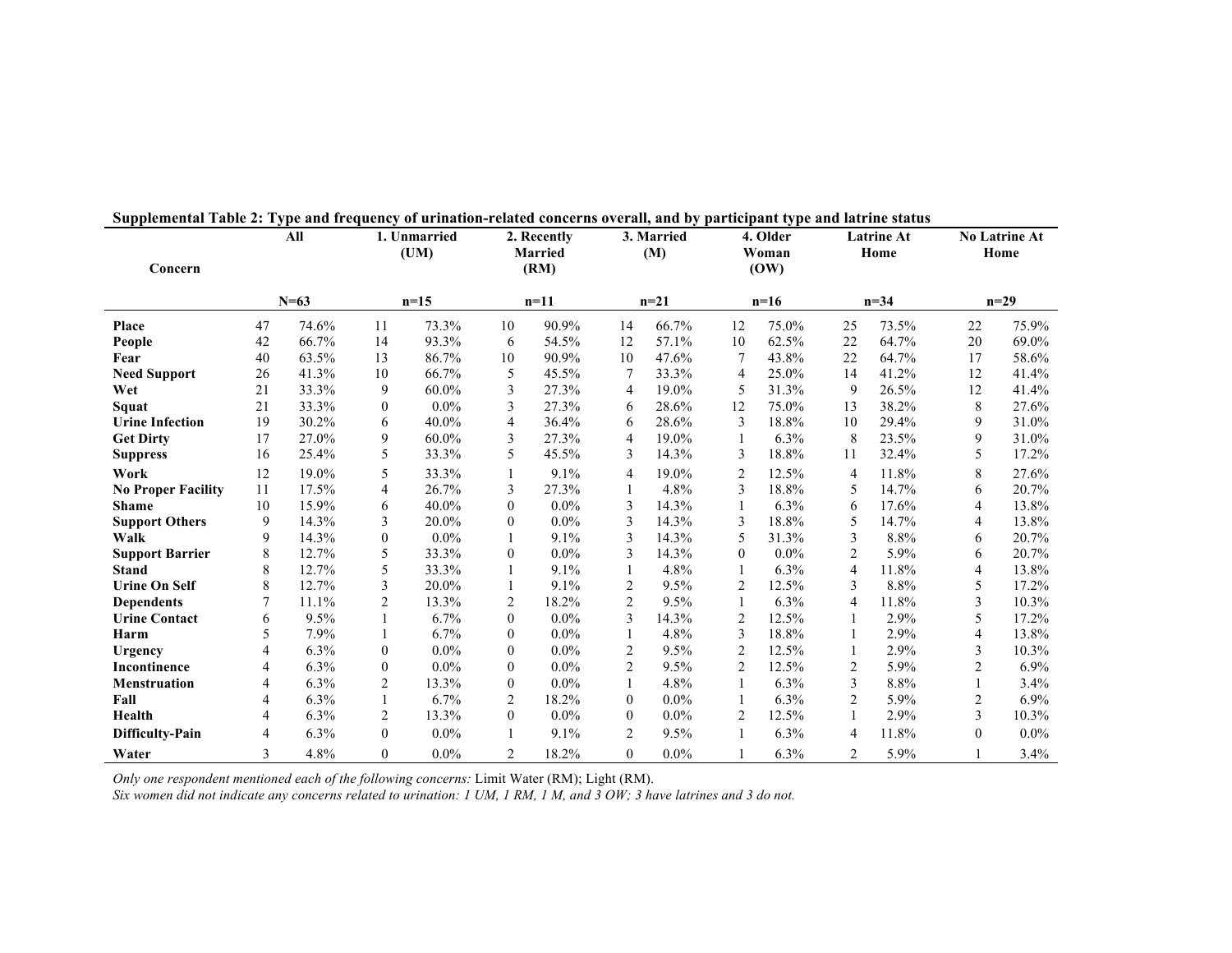| Concern                   | All      |         | 1. Unmarried<br>(UM) |         | 2. Recently<br><b>Married</b><br>(RM) |         | 3. Married<br>(M) |         | 4. Older<br>Woman (OW) |         | <b>Latrine At</b><br>Home |         | <b>No Latrine At</b><br>Home |         |
|---------------------------|----------|---------|----------------------|---------|---------------------------------------|---------|-------------------|---------|------------------------|---------|---------------------------|---------|------------------------------|---------|
|                           | $N = 65$ |         | $n=14$               |         | $n=11$                                |         | $n = 21$          |         | $n=19$                 |         | $n = 33$                  |         | $n = 31$                     |         |
| Place                     | 47       | 72.3%   | 10                   | 71.4%   | 8                                     | 72.7%   | 15                | 71.4%   | 14                     | 73.7%   | 17                        | 51.5%   | 30                           | 96.8%   |
| Fear                      | 36       | 55.4%   | 10                   | 71.4%   | 5                                     | 45.5%   | 12                | 57.1%   | 9                      | 47.4%   | 16                        | 48.5%   | 20                           | 64.5%   |
| <b>Need Support</b>       | 33       | 50.8%   | 5                    | 35.7%   | 6                                     | 54.5%   | 13                | 61.9%   | 9                      | 47.4%   | 16                        | 48.5%   | 17                           | 54.8%   |
| People                    | 27       | 41.5%   | 9                    | 64.3%   | 5                                     | 45.5%   | 7                 | 33.3%   | 6                      | 31.6%   | 8                         | 24.2%   | 19                           | 61.3%   |
| <b>No Proper Facility</b> | 23       | 35.4%   | 3                    | 21.4%   | 3                                     | 27.3%   | 10                | 47.6%   | 7                      | 36.8%   |                           | $3.0\%$ | 22                           | 71.0%   |
| <b>Get Dirty</b>          | 21       | 32.3%   | 5                    | 35.7%   | 5                                     | 45.5%   | 6                 | 28.6%   | 5                      | 26.3%   | 6                         | 18.2%   | 15                           | 48.4%   |
| <b>Support Others</b>     | 20       | 30.8%   | 3                    | 21.4%   | 3                                     | 27.3%   | 4                 | 19.0%   | 10                     | 52.6%   | 9                         | 27.3%   | 11                           | 35.5%   |
| Water                     | 18       | 27.7%   | 3                    | 21.4%   | 3                                     | 27.3%   | 7                 | 33.3%   | $\overline{4}$         | 21.1%   | 12                        | 36.4%   | 6                            | 19.4%   |
| Walk                      | 17       | 26.2%   |                      | 7.1%    |                                       | 9.1%    | 5                 | 23.8%   | 9                      | 47.4%   | 6                         | 18.2%   | 11                           | 35.5%   |
| <b>Suppress</b>           | 15       | 23.1%   | 6                    | 42.9%   | $\overline{c}$                        | 18.2%   | 5                 | 23.8%   | $\overline{c}$         | 10.5%   | 6                         | 18.2%   | 9                            | 29.0%   |
| <b>Dependents</b>         | 14       | 21.5%   | 2                    | 14.3%   | 3                                     | 27.3%   | 5                 | 23.8%   | 4                      | 21.1%   | 8                         | 24.2%   | 6                            | 19.4%   |
| Health                    | 13       | 20.0%   | 5                    | 35.7%   |                                       | 9.1%    | 4                 | 19.0%   | 3                      | 15.8%   | 5                         | 15.2%   | 8                            | 25.8%   |
| Squat                     | 13       | 20.0%   | $\theta$             | $0.0\%$ | $\overline{c}$                        | 18.2%   | 6                 | 28.6%   | 5                      | 26.3%   | 8                         | 24.2%   | 5                            | 16.1%   |
| <b>Support Barrier</b>    | 13       | 20.0%   | $\overline{4}$       | 28.6%   | $\overline{2}$                        | 18.2%   | 4                 | 19.0%   | 3                      | 15.8%   | 6                         | 18.2%   | 7                            | 22.6%   |
| Wet                       | 13       | 20.0%   | 5                    | 35.7%   | $\overline{2}$                        | 18.2%   | $\overline{c}$    | 9.5%    | 4                      | 21.1%   | 6                         | 18.2%   | 7                            | 22.6%   |
| <b>Shame</b>              | 12       | 18.5%   | 6                    | 42.9%   | 1                                     | 9.1%    | 3                 | 14.3%   | 2                      | 10.5%   | $\overline{4}$            | 12.1%   | 8                            | 25.8%   |
| <b>Latrine Conditions</b> | 11       | 16.9%   | 1                    | 7.1%    | 5                                     | 45.5%   | 3                 | 14.3%   | $\overline{c}$         | 10.5%   | 10                        | 30.3%   | 1                            | 3.2%    |
| <b>Obligations</b>        | 11       | 16.9%   | 4                    | 28.6%   | $\boldsymbol{0}$                      | 0.0%    | 6                 | 28.6%   | 1                      | 5.3%    | 5                         | 15.2%   | 6                            | 19.4%   |
| Urgency                   | 10       | 15.4%   | 3                    | 21.4%   | $\mathbf{0}$                          | $0.0\%$ | 4                 | 19.0%   | 3                      | 15.8%   | 2                         | 6.1%    | 8                            | 25.8%   |
| <b>Latrine Unusable</b>   | 10       | 15.4%   | $\mathbf{1}$         | 7.1%    | 3                                     | 27.3%   | 3                 | 14.3%   | 3                      | 15.8%   | 10                        | 30.3%   | $\theta$                     | 0.0%    |
| Work                      | 9        | 13.8%   | $\theta$             | $0.0\%$ |                                       | 9.1%    | 5                 | 23.8%   | 3                      | 15.8%   | $\overline{4}$            | 12.1%   | 5                            | 16.1%   |
| Harm                      | 8        | 12.3%   | $\overline{2}$       | 14.3%   | $\mathbf{0}$                          | 0.0%    | 5                 | 23.8%   | $\mathbf{1}$           | 5.3%    |                           | 3.0%    | 7                            | 22.6%   |
| Fall                      | 7        | 10.8%   | $\overline{0}$       | $0.0\%$ | $\mathbf{1}$                          | 9.1%    | $\overline{c}$    | 9.5%    | 4                      | 21.1%   |                           | 3.0%    | 6                            | 19.4%   |
| <b>Stand</b>              | 7        | 10.8%   | $\overline{2}$       | 14.3%   | $\overline{c}$                        | 18.2%   | $\theta$          | 0.0%    | 3                      | 15.8%   | $\mathbf{0}$              | $0.0\%$ | 7                            | 22.6%   |
| <b>Defecation Time</b>    | 6        | $9.2\%$ | $\overline{2}$       | 14.3%   |                                       | 9.1%    | 3                 | 14.3%   | $\theta$               | $0.0\%$ | 3                         | 9.1%    | 3                            | 9.7%    |
| Difficulty-Pain           | 6        | 9.2%    | $\Omega$             | $0.0\%$ | $\boldsymbol{0}$                      | 0.0%    | 3                 | 14.3%   | 3                      | 15.8%   | 3                         | 9.1%    | 3                            | 9.7%    |
| <b>No Money</b>           | 5        | 7.7%    | $\overline{0}$       | $0.0\%$ |                                       | 9.1%    | 3                 | 14.3%   |                        | 5.3%    |                           | $3.0\%$ | 4                            | 12.9%   |
| <b>Scold</b>              | 5        | 7.7%    |                      | 7.1%    | $\boldsymbol{0}$                      | 0.0%    | 3                 | 14.3%   |                        | 5.3%    | $\mathbf{0}$              | $0.0\%$ | 5                            | 16.1%   |
| <b>Cleaning Self</b>      | 4        | 6.2%    | $\Omega$             | $0.0\%$ | $\boldsymbol{0}$                      | 0.0%    | $\overline{2}$    | 9.5%    | $\overline{2}$         | 10.5%   | 2                         | 6.1%    | $\overline{c}$               | 6.5%    |
| <b>Forced Latrine Use</b> | 4        | 6.2%    | 1                    | 7.1%    | 3                                     | 27.3%   | $\mathbf{0}$      | $0.0\%$ | $\theta$               | $0.0\%$ | $\overline{4}$            | 12.1%   | $\mathbf{0}$                 | $0.0\%$ |
| Defecate On Self          | 3        | 4.6%    |                      | 7.1%    | $\mathbf{0}$                          | $0.0\%$ | $\overline{2}$    | 9.5%    | $\theta$               | $0.0\%$ | $\mathbf{1}$              | 3.0%    | $\overline{c}$               | 6.5%    |
| <b>Limit Food</b>         | 3        | 4.6%    | $\overline{0}$       | 0.0%    | $\overline{0}$                        | 0.0%    | 3                 | 14.3%   | $\mathbf{0}$           | 0.0%    | $\overline{0}$            | 0.0%    | 3                            | 9.7%    |

**Supplemental Table 3: Type and frequency of defecation-related concerns overall, and by participant type and latrine status**

*Only two respondents mentioned each of the following concerns:* Concern For Others (1 M, 1 OW); Fixed Time (2 RM); Light (2 RM); Future Needs (1 M, 1 OW).

*Only one respondent mentioned each of the following concerns:* No Support (M); Incontinence (M); Menstruation (OW).

*Four women did not indicate any concerns related to defecation 2 UM, 1 RM, and 1 M; All 4 have latrines.*